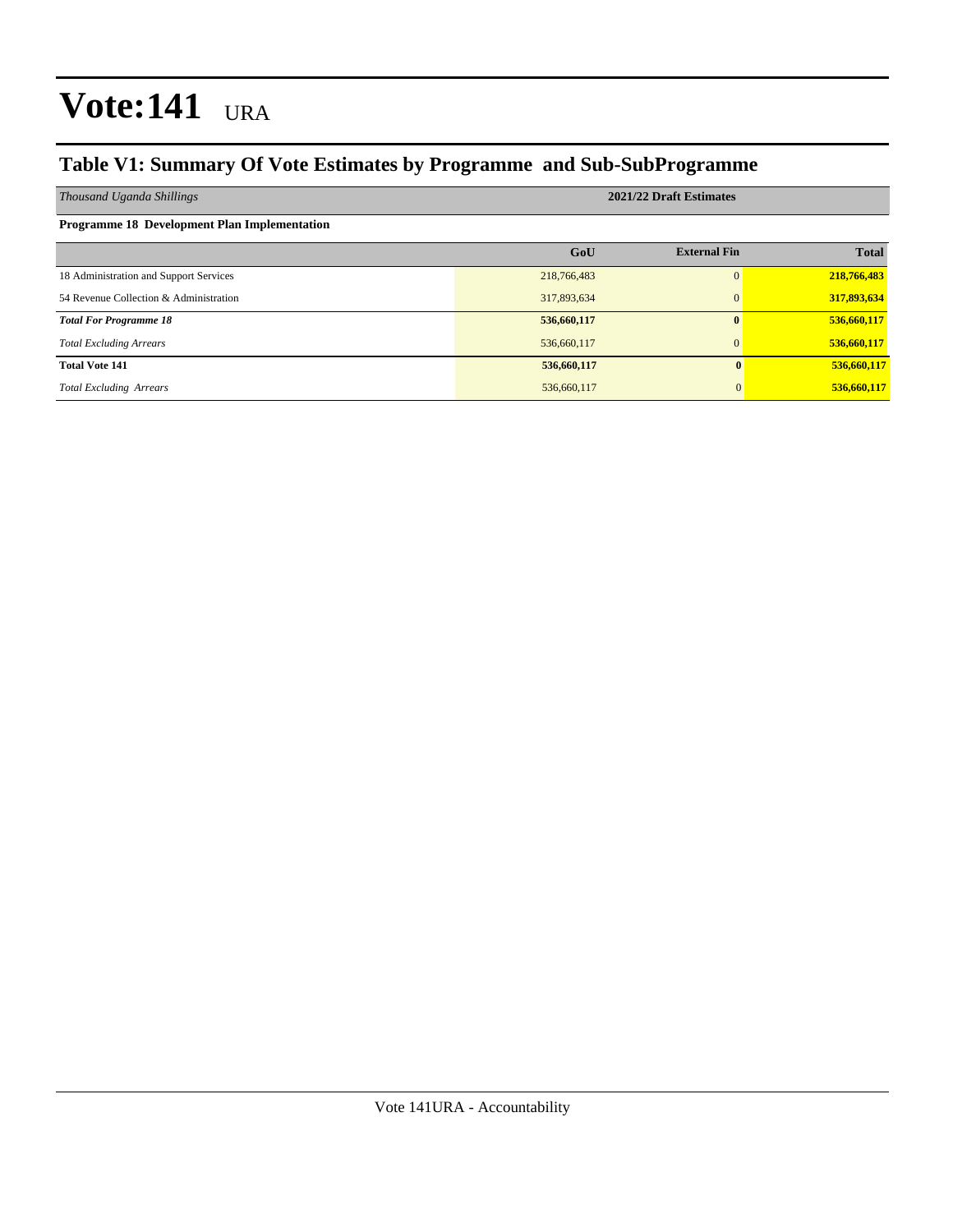### **Table V2: Summary Of Vote Estimates by Sub-SubProgramme,Department and Project**

| Thousand Uganda Shillings                                               |                  | 2020/21 Approved Budget |                  |              |               | 2021/22 Draft Estimates       |              |  |  |
|-------------------------------------------------------------------------|------------------|-------------------------|------------------|--------------|---------------|-------------------------------|--------------|--|--|
| Sub-SubProgramme 18 Administration and Support Services                 |                  |                         |                  |              |               |                               |              |  |  |
| <b>Recurrent Budget Estimates</b>                                       | Wage             | Non-Wage                | <b>AIA</b>       | <b>Total</b> | Wage          | Non-Wage                      | <b>Total</b> |  |  |
| 02 Internal Audit and Compliance                                        | 5,114,820        | 3,120,018               | $\Omega$         | 8,234,838    | 5,340,189     | 2,991,681                     | 8,331,869    |  |  |
| 03 Corporate services                                                   | 20,125,580       | 112,987,885             | $\mathbf{0}$     | 133,113,465  | 23,630,844    | 104,316,134                   | 127,946,977  |  |  |
| 04 Legal Services                                                       | 4,553,034        | 4,154,929               | $\mathbf{0}$     | 8,707,963    | 5,813,823     | 4,591,868                     | 10,405,691   |  |  |
| 08 Research & Planning, Public Awarenessand Tax<br>Education            | 8,520,236        | 15,518,514              | $\Omega$         | 24,038,749   | 11,554,445    | 16,283,805                    | 27,838,249   |  |  |
| <b>Total Recurrent Budget Estimates for Sub-</b><br>SubProgramme        | 38,313,669       | 135,781,346             | $\bf{0}$         | 174,095,015  | 46,339,300    | 128, 183, 487                 | 174,522,787  |  |  |
| <b>Development Budget Estimates</b>                                     | <b>GoU Dev't</b> | <b>External Fin</b>     | <b>AIA</b>       | <b>Total</b> |               | <b>GoU Dev't External Fin</b> | <b>Total</b> |  |  |
| 1622 Retooling of Uganda Revenue Authority                              | 43,639,696       | $\overline{0}$          | $\mathbf{0}$     | 43,639,696   | 44,243,696    | $\overline{0}$                | 44,243,696   |  |  |
| <b>Total Development Budget Estimates for Sub-</b><br>SubProgramme      | 43.639.696       | $\bf{0}$                | $\bf{0}$         | 43.639.696   | 44,243,696    | $\mathbf{0}$                  | 44,243,696   |  |  |
|                                                                         | GoU              | <b>External Fin</b>     | <b>AIA</b>       | <b>Total</b> | GoU           | <b>External Fin</b>           | <b>Total</b> |  |  |
| <b>Total For Sub-SubProgramme 18</b>                                    | 217,734,711      | $\bf{0}$                | $\bf{0}$         | 217,734,711  | 218,766,483   | $\mathbf{0}$                  | 218,766,483  |  |  |
| <b>Total Excluding Arrears</b>                                          | 217,734,711      | $\overline{0}$          | $\mathbf{0}$     | 217,734,711  | 218,766,483   | $\Omega$                      | 218,766,483  |  |  |
| Sub-SubProgramme 54 Revenue Collection & Administration                 |                  |                         |                  |              |               |                               |              |  |  |
| <b>Recurrent Budget Estimates</b>                                       | <b>Wage</b>      | Non-Wage                | <b>AIA</b>       | <b>Total</b> | <b>Wage</b>   | Non-Wage                      | <b>Total</b> |  |  |
| 05 Domestic Taxes                                                       | 64,128,268       | 45,237,195              | $\boldsymbol{0}$ | 109,365,464  | 88,054,201    | 73,706,196                    | 161,760,397  |  |  |
| 06 Customs                                                              | 54,328,092       | 44,027,587              | $\mathbf{0}$     | 98,355,678   | 60,619,992    | 79,538,810                    | 140,158,802  |  |  |
| 07 Tax Investigations                                                   | 6,493,732        | 4,710,532               | $\boldsymbol{0}$ | 11,204,264   | 10,481,623    | 5,492,812                     | 15,974,435   |  |  |
| <b>Total Recurrent Budget Estimates for Sub-</b><br><b>SubProgramme</b> | 124,950,092      | 93,975,315              | $\bf{0}$         | 218,925,406  | 159, 155, 816 | 158,737,818                   | 317,893,634  |  |  |
|                                                                         | GoU              | <b>External Fin</b>     | <b>AIA</b>       | <b>Total</b> | GoU           | <b>External Fin</b>           | <b>Total</b> |  |  |
| <b>Total For Sub-SubProgramme 54</b>                                    | 218,925,406      | $\bf{0}$                | $\bf{0}$         | 218,925,406  | 317,893,634   | $\bf{0}$                      | 317,893,634  |  |  |
| <b>Total Excluding Arrears</b>                                          | 218,925,406      | $\boldsymbol{0}$        | $\mathbf{0}$     | 218,925,406  | 317,893,634   | $\overline{0}$                | 317,893,634  |  |  |
| <b>Total Vote 141</b>                                                   | 436,660,117      | $\bf{0}$                | $\bf{0}$         | 436,660,117  | 536,660,117   | $\bf{0}$                      | 536,660,117  |  |  |
| <b>Total Excluding Arrears</b>                                          | 436,660,117      | $\boldsymbol{0}$        | $\overline{0}$   | 436,660,117  | 536,660,117   | $\mathbf{0}$                  | 536,660,117  |  |  |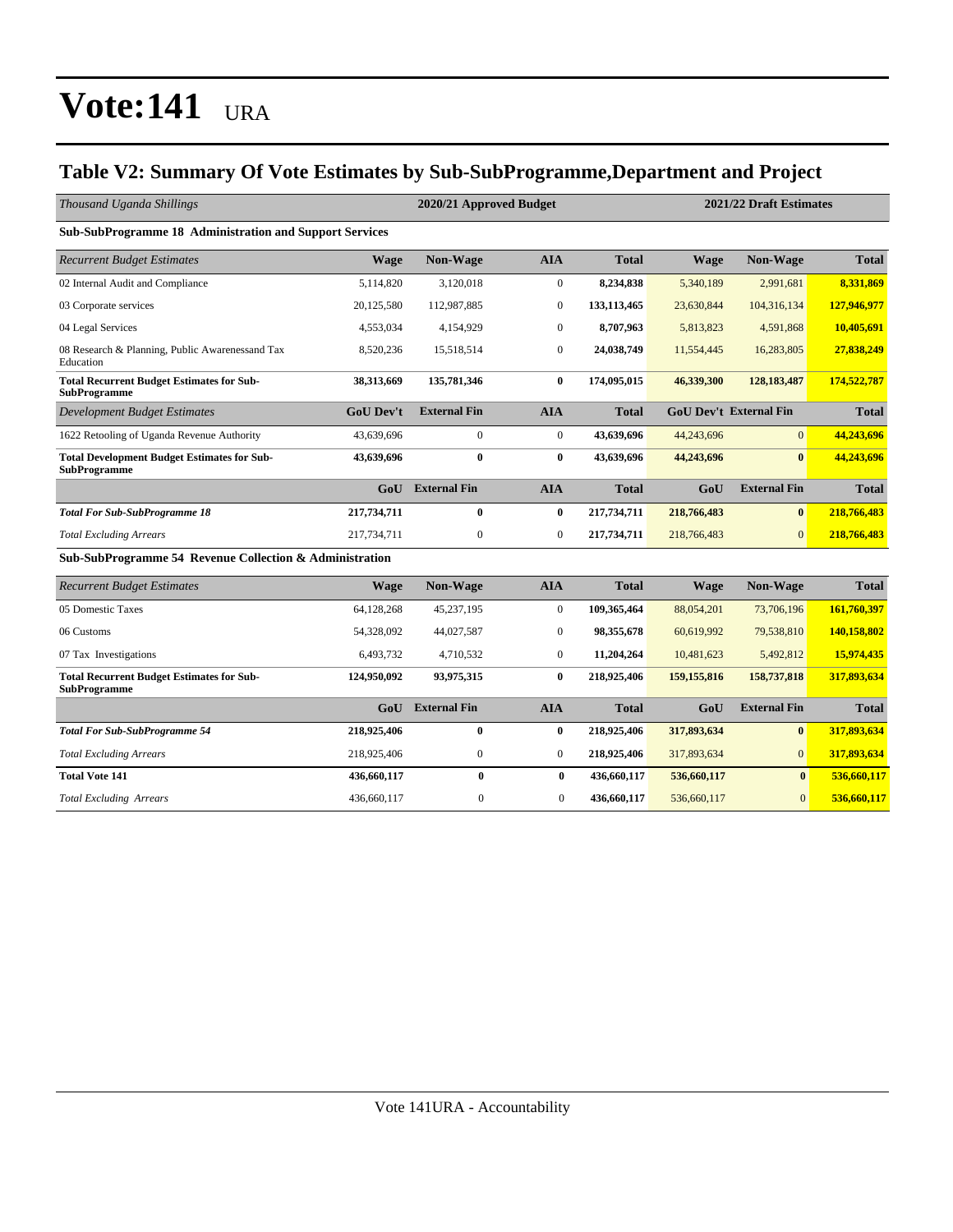### **Table V3: Summary Vote Estimates by Item**

| Thousand Uganda Shillings                                   |             | 2021/22 Draft Estimates<br>2020/21 Approved Budget |                  |             |             |                     |              |
|-------------------------------------------------------------|-------------|----------------------------------------------------|------------------|-------------|-------------|---------------------|--------------|
|                                                             | GoU         | <b>External Fin</b>                                | AIA              | Total       | GoU         | <b>External Fin</b> | <b>Total</b> |
| <b>Employees, Goods and Services (Outputs Provided)</b>     | 393,020,421 | $\bf{0}$                                           | $\bf{0}$         | 393,020,421 | 492,416,421 | $\bf{0}$            | 492,416,421  |
| 211102 Contract Staff Salaries                              | 163,263,761 | $\bf{0}$                                           | $\bf{0}$         | 163,263,761 | 205,495,116 | $\bf{0}$            | 205,495,116  |
| 211103 Allowances (Inc. Casuals, Temporary)                 | 12,958,108  | $\bf{0}$                                           | 0                | 12,958,108  | 20,298,623  | $\bf{0}$            | 20,298,623   |
| 212101 Social Security Contributions                        | 31,652,699  | $\bf{0}$                                           | $\bf{0}$         | 31,652,699  | 38,098,970  | $\bf{0}$            | 38,098,970   |
| 213001 Medical expenses (To employees)                      | 7,623,000   | 0                                                  | 0                | 7,623,000   | 10,833,000  | $\bf{0}$            | 10,833,000   |
| 213004 Gratuity Expenses                                    | 1,616,507   | $\bf{0}$                                           | $\bf{0}$         | 1,616,507   | 2,916,507   | $\bf{0}$            | 2,916,507    |
| 221001 Advertising and Public Relations                     | 3,669,624   | $\bf{0}$                                           | $\bf{0}$         | 3,669,624   | 3,949,624   | $\bf{0}$            | 3,949,624    |
| 221002 Workshops and Seminars                               | 6,073,606   | $\bf{0}$                                           | $\bf{0}$         | 6,073,606   | 7,343,606   | $\bf{0}$            | 7,343,606    |
| 221003 Staff Training                                       | 5,620,000   | $\bf{0}$                                           | $\bf{0}$         | 5,620,000   | 5,620,000   | $\bf{0}$            | 5,620,000    |
| 221004 Recruitment Expenses                                 | 1,200,000   | 0                                                  | $\bf{0}$         | 1,200,000   | 1,200,000   | $\bf{0}$            | 1,200,000    |
| 221006 Commissions and related charges                      | 656,906     | $\bf{0}$                                           | $\bf{0}$         | 656,906     | 656,906     | $\bf{0}$            | 656,906      |
| 221007 Books, Periodicals & Newspapers                      | 111,897     | $\bf{0}$                                           | $\bf{0}$         | 111,897     | 111,897     | $\bf{0}$            | 111,897      |
| 221008 Computer supplies and Information Technology<br>(TT) | 75,686,920  | $\bf{0}$                                           | 0                | 75,686,920  | 83,902,920  | $\bf{0}$            | 83,902,920   |
| 221009 Welfare and Entertainment                            | 7,302,702   | $\bf{0}$                                           | $\bf{0}$         | 7,302,702   | 9,824,158   | $\bf{0}$            | 9,824,158    |
| 221011 Printing, Stationery, Photocopying and Binding       | 2,119,831   | $\bf{0}$                                           | $\bf{0}$         | 2,119,831   | 2,119,831   | $\bf{0}$            | 2,119,831    |
| 221014 Bank Charges and other Bank related costs            | 188,905     | $\bf{0}$                                           | 0                | 188,905     | 208,837     | $\bf{0}$            | 208,837      |
| 221017 Subscriptions                                        | 403,000     | $\bf{0}$                                           | 0                | 403,000     | 403,000     | $\bf{0}$            | 403,000      |
| 222001 Telecommunications                                   | 900,000     | 0                                                  | $\bf{0}$         | 900,000     | 900,000     | $\bf{0}$            | 900,000      |
| 222002 Postage and Courier                                  | 244,000     | $\bf{0}$                                           | 0                | 244,000     | 244,000     | $\bf{0}$            | 244,000      |
| 222003 Information and communications technology<br>(ICT)   | 8,100,000   | $\bf{0}$                                           | $\bf{0}$         | 8,100,000   | 8,100,000   | $\bf{0}$            | 8,100,000    |
| 223001 Property Expenses                                    | 89,549      | $\bf{0}$                                           | $\bf{0}$         | 89,549      | 89,549      | $\bf{0}$            | 89,549       |
| 223002 Rates                                                | 300,187     | $\bf{0}$                                           | 0                | 300,187     | 350,187     | $\bf{0}$            | 350,187      |
| 223003 Rent – (Produced Assets) to private entities         | 2,380,547   | $\bf{0}$                                           | 0                | 2,380,547   | 2,380,547   | $\bf{0}$            | 2,380,547    |
| 223004 Guard and Security services                          | 2,373,440   | $\bf{0}$                                           | 0                | 2,373,440   | 2,652,440   | $\bf{0}$            | 2,652,440    |
| 223005 Electricity                                          | 2,067,000   | $\bf{0}$                                           | 0                | 2,067,000   | 2,435,240   | $\bf{0}$            | 2,435,240    |
| 223006 Water                                                | 801,595     | $\bf{0}$                                           | $\bf{0}$         | 801,595     | 907,899     | $\bf{0}$            | 907,899      |
| 224004 Cleaning and Sanitation                              | 993,683     | 0                                                  | $\bf{0}$         | 993,683     | 1,001,183   | $\bf{0}$            | 1,001,183    |
| 224005 Uniforms, Beddings and Protective Gear               | 1,400,000   | $\bf{0}$                                           | $\bf{0}$         | 1,400,000   | 400,000     | $\bf{0}$            | 400,000      |
| 225001 Consultancy Services- Short term                     | 1,099,500   | $\bf{0}$                                           | $\bf{0}$         | 1,099,500   | 1,099,500   | $\boldsymbol{0}$    | 1,099,500    |
| 226001 Insurances                                           | 6,932,555   | 0                                                  | $\boldsymbol{0}$ | 6,932,555   | 6,932,555   | $\bf{0}$            | 6,932,555    |
| 227001 Travel inland                                        | 13,829,096  | $\bf{0}$                                           | 0                | 13,829,096  | 16,833,523  | $\bf{0}$            | 16,833,523   |
| 227002 Travel abroad                                        | 1,488,534   | $\bf{0}$                                           | 0                | 1,488,534   | 1,488,534   | $\bf{0}$            | 1,488,534    |
| 227003 Carriage, Haulage, Freight and transport hire        | 1,156,423   | $\bf{0}$                                           | 0                | 1,156,423   | 656,423     | $\bf{0}$            | 656,423      |
| 227004 Fuel, Lubricants and Oils                            | 3,636,503   | $\bf{0}$                                           | $\bf{0}$         | 3,636,503   | 3,636,503   | $\bf{0}$            | 3,636,503    |
| 228001 Maintenance - Civil                                  | 11,549,000  | $\bf{0}$                                           | 0                | 11,549,000  | 10,549,000  | $\bf{0}$            | 10,549,000   |
| 228002 Maintenance - Vehicles                               | 4,774,942   | $\bf{0}$                                           | 0                | 4,774,942   | 4,774,942   | $\bf{0}$            | 4,774,942    |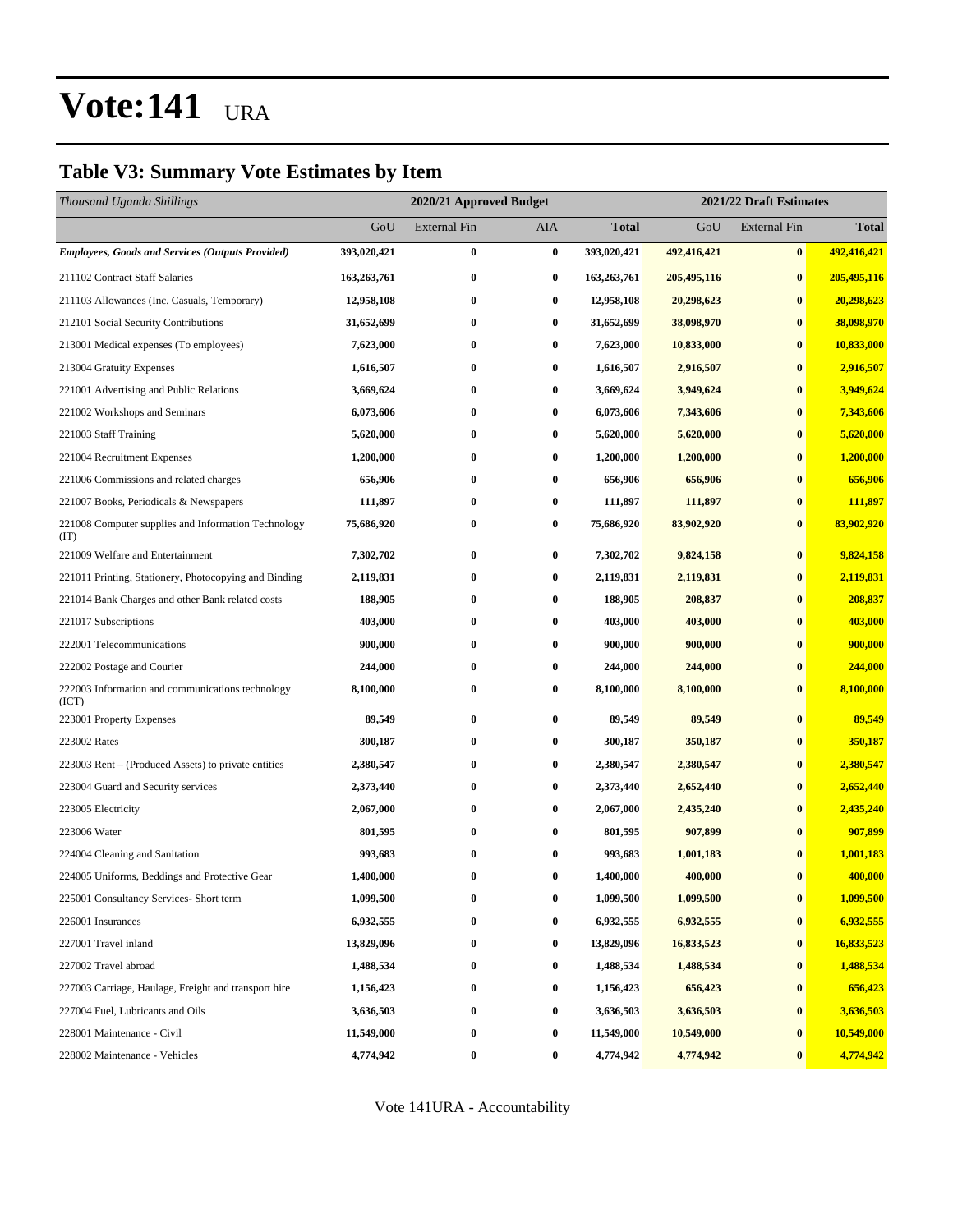| 228003 Maintenance – Machinery, Equipment &<br>Furniture | 5,605,725   | $\bf{0}$     | $\bf{0}$       | 5,605,725   | 30,555,725  | $\bf{0}$        | 30,555,725  |
|----------------------------------------------------------|-------------|--------------|----------------|-------------|-------------|-----------------|-------------|
| 228004 Maintenance – Other                               | 1,550,677   | $\bf{0}$     | $\bf{0}$       | 1,550,677   | 1,845,677   | $\bf{0}$        | 1,845,677   |
| 273102 Incapacity, death benefits and funeral expenses   | 400,000     | $\bf{0}$     | $\bf{0}$       | 400,000     | 400,000     | $\bf{0}$        | 400,000     |
| 282102 Fines and Penalties/ Court wards                  | 1,200,000   | $\bf{0}$     | $\bf{0}$       | 1,200,000   | 1,200,000   | $\bf{0}$        | 1,200,000   |
| <b>Investment (Capital Purchases)</b>                    | 43,639,696  | $\bf{0}$     | $\bf{0}$       | 43,639,696  | 44,243,696  | $\bf{0}$        | 44,243,696  |
| 312101 Non-Residential Buildings                         | 2,600,000   | $\bf{0}$     | $\bf{0}$       | 2,600,000   | 7,600,000   | $\bf{0}$        | 7,600,000   |
| 312201 Transport Equipment                               | 8,022,424   | $\bf{0}$     | $\bf{0}$       | 8,022,424   | 8,022,424   | $\bf{0}$        | 8,022,424   |
| 312202 Machinery and Equipment                           | 50,000      | $\bf{0}$     | $\bf{0}$       | 50,000      | 50,000      | $\bf{0}$        | 50,000      |
| 312203 Furniture & Fixtures                              | 50,000      | $\bf{0}$     | $\mathbf{0}$   | 50,000      | 654,000     | $\bf{0}$        | 654,000     |
| 312213 ICT Equipment                                     | 32,917,272  | $\bf{0}$     | $\bf{0}$       | 32,917,272  | 27,917,272  | $\bf{0}$        | 27,917,272  |
| <b>Grand Total Vote 141</b>                              | 436,660,117 | $\bf{0}$     | $\bf{0}$       | 436,660,117 | 536,660,117 | $\bf{0}$        | 536,660,117 |
| <b>Total Excluding Arrears</b>                           | 436,660,117 | $\mathbf{0}$ | $\overline{0}$ | 436,660,117 | 536,660,117 | $\vert 0 \vert$ | 536,660,117 |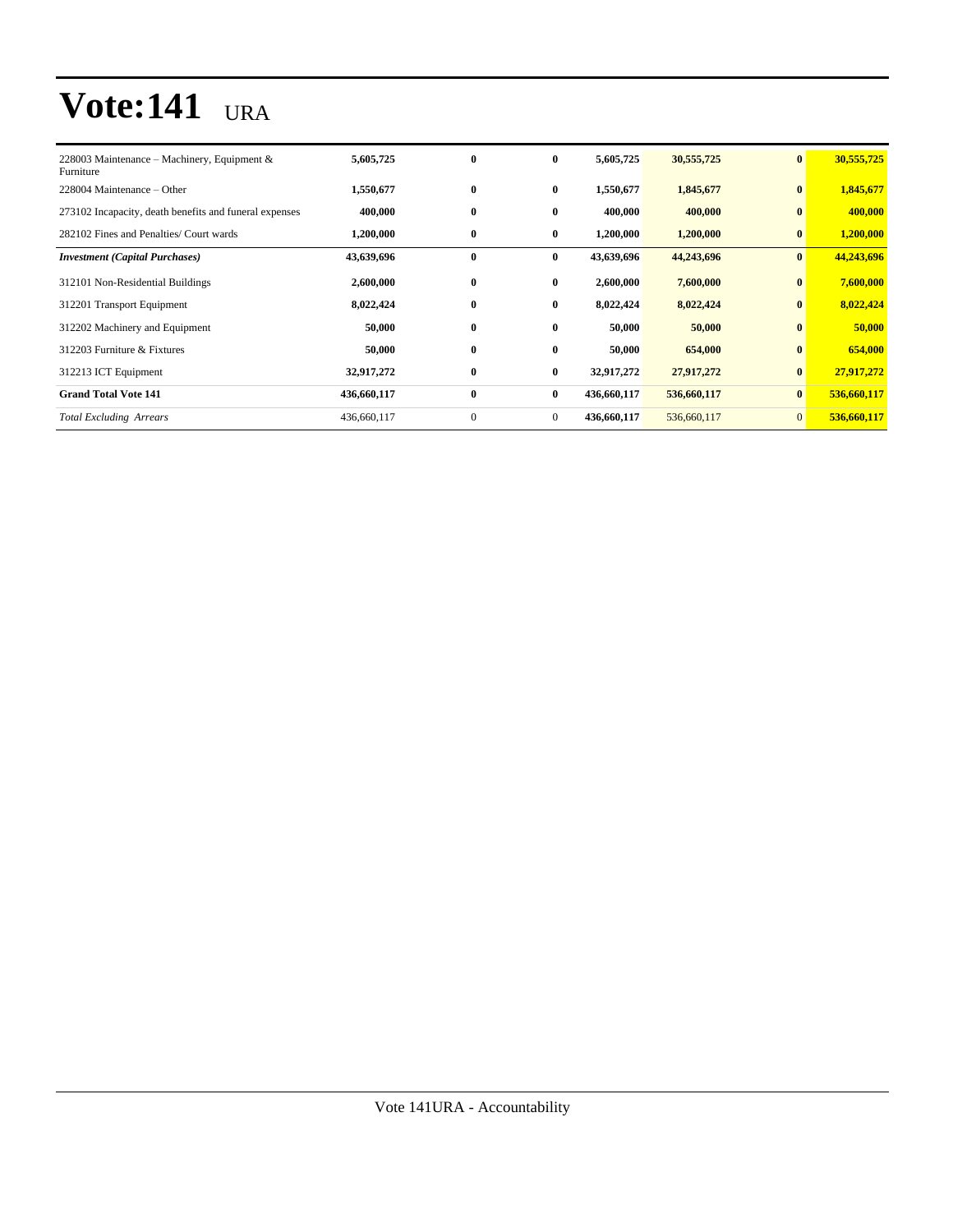### **Table V4: Detailed Estimates by Sub-SubProgramme, Department,Project and Output and Item**

#### *Sub-SubProgrammme 18 Administration and Support Services*

*Recurrent Budget Estimates*

#### **Department 02 Internal Audit and Compliance**

| Thousand Uganda Shillings                                 |                  | 2020/21 Approved Budget |                | 2021/22 Draft Estimates |                  |           |              |
|-----------------------------------------------------------|------------------|-------------------------|----------------|-------------------------|------------------|-----------|--------------|
| <b>Outputs Provided</b>                                   | Wage             | Non Wage                | <b>AIA</b>     | <b>Total</b>            | Wage             | Non Wage  | <b>Total</b> |
| <b>Budget Output 141801 Internal Audit and Compliance</b> |                  |                         |                |                         |                  |           |              |
| 211102 Contract Staff Salaries                            | 5,114,820        | $\mathbf{0}$            | $\overline{0}$ | 5,114,820               | 5,340,189        | $\Omega$  | 5.340.189    |
| 211103 Allowances (Inc. Casuals, Temporary)               | $\mathbf{0}$     | 96,775                  | $\overline{0}$ | 96,775                  | $\mathbf{0}$     | 89,775    | 89,775       |
| 212101 Social Security Contributions                      | $\mathbf{0}$     | 991,635                 | $\mathbf{0}$   | 991,635                 | $\mathbf{0}$     | 1,036,709 | 1,036,709    |
| 213001 Medical expenses (To employees)                    | $\mathbf{0}$     | 171,000                 | $\overline{0}$ | 171,000                 | $\mathbf{0}$     | 235,200   | 235,200      |
| 213004 Gratuity Expenses                                  | $\boldsymbol{0}$ | 150,353                 | $\overline{0}$ | 150,353                 | $\mathbf{0}$     | 166,353   | 166,353      |
| 221001 Advertising and Public Relations                   | $\boldsymbol{0}$ | 40,000                  | $\overline{0}$ | 40,000                  | $\mathbf{0}$     | 40,000    | 40,000       |
| 221002 Workshops and Seminars                             | $\mathbf{0}$     | 159,949                 | $\mathbf{0}$   | 159,949                 | $\mathbf{0}$     | 129,949   | 129,949      |
| 221007 Books, Periodicals & Newspapers                    | $\mathbf{0}$     | 700                     | $\overline{0}$ | 700                     | $\mathbf{0}$     | 700       | 700          |
| 221009 Welfare and Entertainment                          | $\boldsymbol{0}$ | 234,710                 | $\overline{0}$ | 234,710                 | $\mathbf{0}$     | 219,139   | 219,139      |
| 221011 Printing, Stationery, Photocopying and Binding     | $\boldsymbol{0}$ | 27,600                  | $\overline{0}$ | 27,600                  | $\mathbf{0}$     | 20,600    | 20,600       |
| 221014 Bank Charges and other Bank related costs          | $\mathbf{0}$     | 4,800                   | $\mathbf{0}$   | 4,800                   | $\mathbf{0}$     | 5,199     | 5,199        |
| 221017 Subscriptions                                      | $\mathbf{0}$     | 20,000                  | $\overline{0}$ | 20,000                  | $\mathbf{0}$     | 20,000    | 20,000       |
| 223006 Water                                              | $\mathbf{0}$     | 27,000                  | $\overline{0}$ | 27,000                  | $\boldsymbol{0}$ | 29,126    | 29,126       |
| 224004 Cleaning and Sanitation                            | $\boldsymbol{0}$ | 5,739                   | $\mathbf{0}$   | 5,739                   | $\mathbf{0}$     | 4,889     | 4,889        |
| 225001 Consultancy Services- Short term                   | $\mathbf{0}$     | 536,800                 | $\mathbf{0}$   | 536,800                 | $\mathbf{0}$     | 436,800   | 436,800      |
| 226001 Insurances                                         | $\mathbf{0}$     | 77,026                  | $\overline{0}$ | 77,026                  | $\mathbf{0}$     | 77,026    | 77,026       |
| 227001 Travel inland                                      | $\boldsymbol{0}$ | 267,528                 | $\overline{0}$ | 267,528                 | $\boldsymbol{0}$ | 171,813   | 171,813      |
| 227002 Travel abroad                                      | $\mathbf{0}$     | 79,673                  | $\overline{0}$ | 79,673                  | $\mathbf{0}$     | 79,673    | 79,673       |
| 227003 Carriage, Haulage, Freight and transport hire      | $\mathbf{0}$     | 1,110                   | $\overline{0}$ | 1,110                   | $\mathbf{0}$     | 1,110     | 1,110        |
| 227004 Fuel, Lubricants and Oils                          | $\mathbf{0}$     | 157,649                 | $\overline{0}$ | 157,649                 | $\mathbf{0}$     | 157,649   | 157,649      |
| 228002 Maintenance - Vehicles                             | $\mathbf{0}$     | 68,441                  | $\overline{0}$ | 68,441                  | $\mathbf{0}$     | 68,441    | 68,441       |
| 228004 Maintenance – Other                                | $\boldsymbol{0}$ | 1,531                   | $\mathbf{0}$   | 1,531                   | $\mathbf{0}$     | 1,531     | 1,531        |
| <b>Total Cost of Budget Output 01</b>                     | 5,114,820        | 3,120,018               | 0              | 8,234,838               | 5,340,189        | 2,991,681 | 8,331,869    |
| <b>Total Cost Of Outputs Provided</b>                     | 5,114,820        | 3,120,018               | $\bf{0}$       | 8,234,838               | 5,340,189        | 2,991,681 | 8,331,869    |
| <b>Total Cost for Department 02</b>                       | 5,114,820        | 3,120,018               | $\bf{0}$       | 8,234,838               | 5,340,189        | 2,991,681 | 8,331,869    |
| <b>Total Excluding Arrears</b>                            | 5,114,820        | 3,120,018               | $\mathbf{0}$   | 8,234,838               | 5,340,189        | 2,991,681 | 8,331,869    |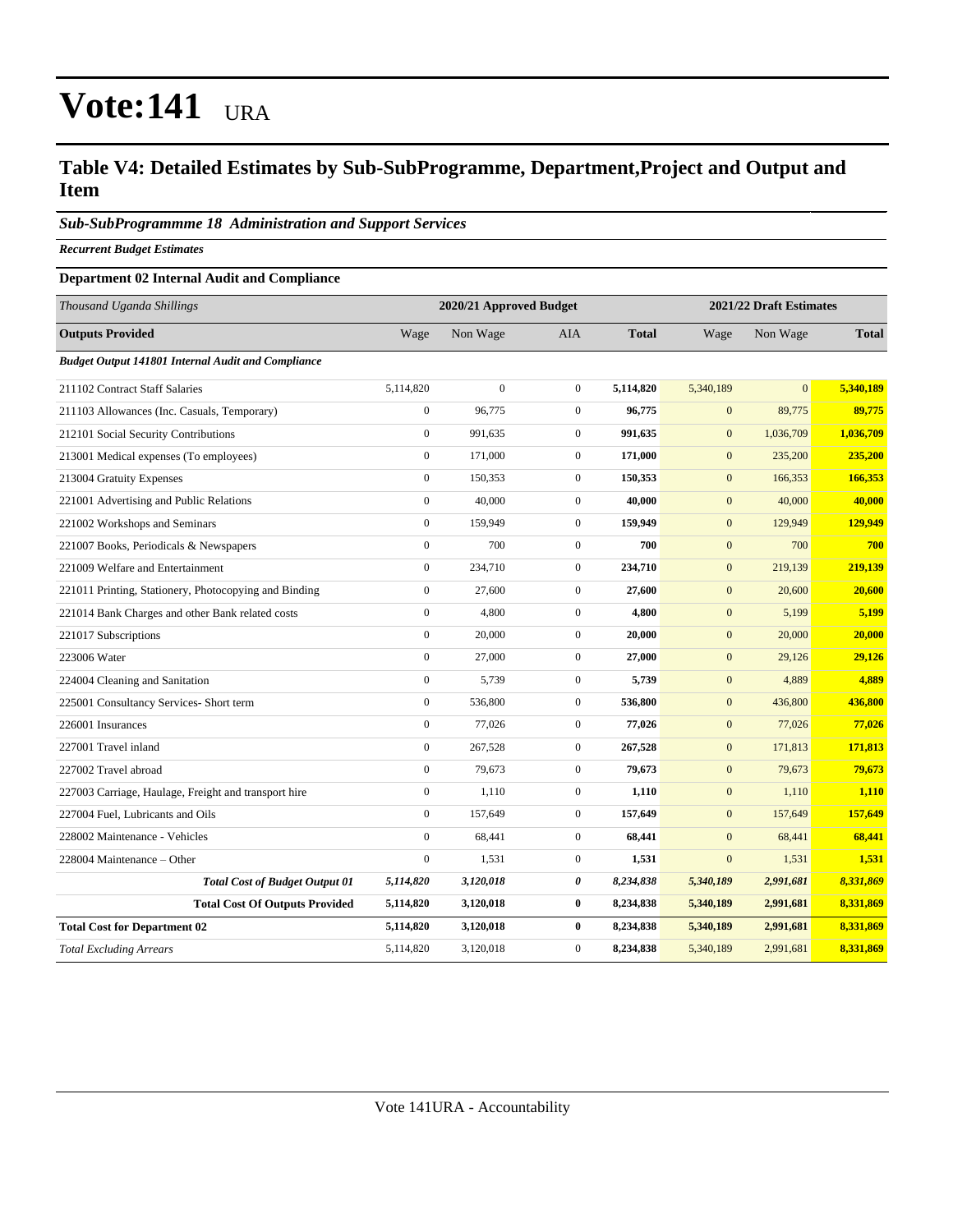#### **Department 03 Corporate services**

| Thousand Uganda Shillings                                   |                  | 2020/21 Approved Budget |                  |              | 2021/22 Draft Estimates |              |              |
|-------------------------------------------------------------|------------------|-------------------------|------------------|--------------|-------------------------|--------------|--------------|
| <b>Outputs Provided</b>                                     | Wage             | Non Wage                | AIA              | <b>Total</b> | Wage                    | Non Wage     | <b>Total</b> |
| <b>Budget Output 141803 Administrative Support Services</b> |                  |                         |                  |              |                         |              |              |
| 211102 Contract Staff Salaries                              | 20,125,580       | $\mathbf{0}$            | $\overline{0}$   | 20,125,580   | 23,630,844              | $\mathbf{0}$ | 23,630,844   |
| 211103 Allowances (Inc. Casuals, Temporary)                 | $\boldsymbol{0}$ | 5,043,070               | $\mathbf{0}$     | 5,043,070    | $\boldsymbol{0}$        | 12,207,585   | 12,207,585   |
| 212101 Social Security Contributions                        | $\boldsymbol{0}$ | 3,901,794               | $\mathbf{0}$     | 3,901,794    | $\boldsymbol{0}$        | 4,463,774    | 4,463,774    |
| 213001 Medical expenses (To employees)                      | $\boldsymbol{0}$ | 1,415,000               | $\boldsymbol{0}$ | 1,415,000    | $\mathbf{0}$            | 1,800,200    | 1,800,200    |
| 213004 Gratuity Expenses                                    | $\boldsymbol{0}$ | 294,887                 | $\mathbf{0}$     | 294,887      | $\mathbf{0}$            | 390,887      | 390,887      |
| 221001 Advertising and Public Relations                     | $\boldsymbol{0}$ | 375,000                 | $\mathbf{0}$     | 375,000      | $\mathbf{0}$            | 375,000      | 375,000      |
| 221002 Workshops and Seminars                               | $\boldsymbol{0}$ | 1,210,000               | $\mathbf{0}$     | 1,210,000    | $\boldsymbol{0}$        | 610,000      | 610,000      |
| 221003 Staff Training                                       | $\boldsymbol{0}$ | 5,620,000               | $\mathbf{0}$     | 5,620,000    | $\mathbf{0}$            | 5,620,000    | 5,620,000    |
| 221004 Recruitment Expenses                                 | $\boldsymbol{0}$ | 1,200,000               | $\boldsymbol{0}$ | 1,200,000    | $\mathbf{0}$            | 1,200,000    | 1,200,000    |
| 221007 Books, Periodicals & Newspapers                      | $\boldsymbol{0}$ | 43,000                  | $\boldsymbol{0}$ | 43,000       | $\mathbf{0}$            | 43,000       | 43,000       |
| 221008 Computer supplies and Information Technology (IT)    | $\boldsymbol{0}$ | 44,887,427              | $\mathbf{0}$     | 44,887,427   | $\mathbf{0}$            | 29,887,427   | 29,887,427   |
| 221009 Welfare and Entertainment                            | $\boldsymbol{0}$ | 2,863,766               | $\mathbf{0}$     | 2,863,766    | $\mathbf{0}$            | 3,510,341    | 3,510,341    |
| 221011 Printing, Stationery, Photocopying and Binding       | $\boldsymbol{0}$ | 911,680                 | $\mathbf{0}$     | 911,680      | $\boldsymbol{0}$        | 911,680      | 911,680      |
| 221014 Bank Charges and other Bank related costs            | $\boldsymbol{0}$ | 71,644                  | $\mathbf{0}$     | 71,644       | $\boldsymbol{0}$        | 74,036       | 74,036       |
| 221017 Subscriptions                                        | $\boldsymbol{0}$ | 20,000                  | $\mathbf{0}$     | 20,000       | $\mathbf{0}$            | 20,000       | 20,000       |
| 222001 Telecommunications                                   | $\boldsymbol{0}$ | 900,000                 | $\mathbf{0}$     | 900,000      | $\mathbf{0}$            | 900,000      | 900,000      |
| 222002 Postage and Courier                                  | $\boldsymbol{0}$ | 244,000                 | $\mathbf{0}$     | 244,000      | $\boldsymbol{0}$        | 244,000      | 244,000      |
| 222003 Information and communications technology (ICT)      | $\boldsymbol{0}$ | 8,100,000               | $\mathbf{0}$     | 8,100,000    | $\boldsymbol{0}$        | 8,100,000    | 8,100,000    |
| 223001 Property Expenses                                    | $\boldsymbol{0}$ | 89,549                  | $\mathbf{0}$     | 89,549       | $\mathbf{0}$            | 89,549       | 89,549       |
| 223002 Rates                                                | $\boldsymbol{0}$ | 300,187                 | $\mathbf{0}$     | 300,187      | $\mathbf{0}$            | 350,187      | 350,187      |
| 223003 Rent – (Produced Assets) to private entities         | $\boldsymbol{0}$ | 1,094,203               | $\mathbf{0}$     | 1,094,203    | $\mathbf{0}$            | 1,094,203    | 1,094,203    |
| 223004 Guard and Security services                          | $\boldsymbol{0}$ | 1,850,246               | $\mathbf{0}$     | 1,850,246    | $\boldsymbol{0}$        | 2,129,246    | 2,129,246    |
| 223005 Electricity                                          | $\boldsymbol{0}$ | 1,400,000               | $\mathbf{0}$     | 1,400,000    | $\boldsymbol{0}$        | 1,400,000    | 1,400,000    |
| 223006 Water                                                | $\boldsymbol{0}$ | 389,920                 | $\mathbf{0}$     | 389,920      | $\mathbf{0}$            | 402,676      | 402,676      |
| 224004 Cleaning and Sanitation                              | $\boldsymbol{0}$ | 450,000                 | $\mathbf{0}$     | 450,000      | $\boldsymbol{0}$        | 450,900      | 450,900      |
| 224005 Uniforms, Beddings and Protective Gear               | $\boldsymbol{0}$ | 1,400,000               | $\mathbf{0}$     | 1,400,000    | $\mathbf{0}$            | 400,000      | 400,000      |
| 225001 Consultancy Services- Short term                     | $\boldsymbol{0}$ | 140,000                 | $\overline{0}$   | 140,000      | $\mathbf{0}$            | 140,000      | 140,000      |
| 226001 Insurances                                           | $\boldsymbol{0}$ | 4,490,631               | $\boldsymbol{0}$ | 4,490,631    | $\boldsymbol{0}$        | 4,490,631    | 4,490,631    |
| 227001 Travel inland                                        | $\boldsymbol{0}$ | 1,484,202               | $\overline{0}$   | 1,484,202    | $\boldsymbol{0}$        | 1,668,133    | 1,668,133    |
| 227002 Travel abroad                                        | $\boldsymbol{0}$ | 108,293                 | $\boldsymbol{0}$ | 108,293      | $\mathbf{0}$            | 108,293      | 108,293      |
| 227003 Carriage, Haulage, Freight and transport hire        | $\mathbf{0}$     | 885,300                 | $\boldsymbol{0}$ | 885,300      | $\boldsymbol{0}$        | 385,300      | 385,300      |
| 227004 Fuel, Lubricants and Oils                            | $\boldsymbol{0}$ | 1,113,201               | $\boldsymbol{0}$ | 1,113,201    | $\boldsymbol{0}$        | 1,113,201    | 1,113,201    |
| 228001 Maintenance - Civil                                  | $\boldsymbol{0}$ | 11,549,000              | $\boldsymbol{0}$ | 11,549,000   | $\boldsymbol{0}$        | 10,549,000   | 10,549,000   |
| 228002 Maintenance - Vehicles                               | $\overline{0}$   | 2,958,000               | $\boldsymbol{0}$ | 2,958,000    | $\mathbf{0}$            | 2,958,000    | 2,958,000    |
| 228003 Maintenance - Machinery, Equipment & Furniture       | $\boldsymbol{0}$ | 5,605,725               | $\boldsymbol{0}$ | 5,605,725    | $\boldsymbol{0}$        | 5,555,725    | 5,555,725    |
| 228004 Maintenance - Other                                  | $\boldsymbol{0}$ | 178,160                 | $\boldsymbol{0}$ | 178,160      | $\mathbf{0}$            | 273,160      | 273,160      |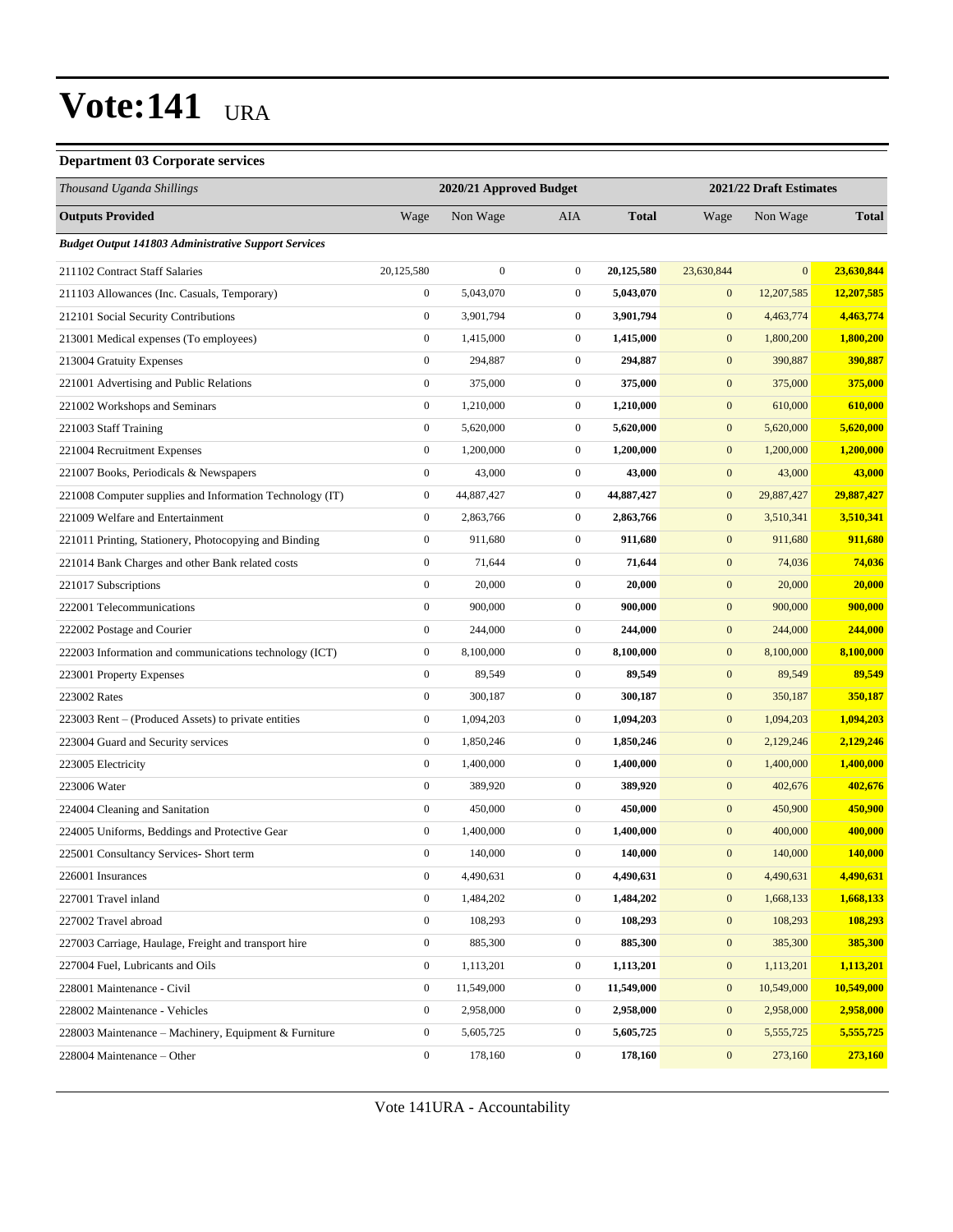| 273102 Incapacity, death benefits and funeral expenses | $\mathbf{0}$     | 400,000                 | $\boldsymbol{0}$ | 400,000       | $\boldsymbol{0}$ | 400,000                 | 400,000      |
|--------------------------------------------------------|------------------|-------------------------|------------------|---------------|------------------|-------------------------|--------------|
| <b>Total Cost of Budget Output 03</b>                  | 20,125,580       | 112,987,885             | 0                | 133,113,465   | 23,630,844       | 104,316,134             | 127,946,977  |
| <b>Total Cost Of Outputs Provided</b>                  | 20,125,580       | 112,987,885             | $\bf{0}$         | 133, 113, 465 | 23,630,844       | 104,316,134             | 127,946,977  |
| <b>Total Cost for Department 03</b>                    | 20,125,580       | 112,987,885             | 0                | 133, 113, 465 | 23,630,844       | 104,316,134             | 127,946,977  |
| <b>Total Excluding Arrears</b>                         | 20,125,580       | 112,987,885             | $\boldsymbol{0}$ | 133,113,465   | 23,630,844       | 104,316,134             | 127,946,977  |
| <b>Department 04 Legal Services</b>                    |                  |                         |                  |               |                  |                         |              |
| Thousand Uganda Shillings                              |                  | 2020/21 Approved Budget |                  |               |                  | 2021/22 Draft Estimates |              |
| <b>Outputs Provided</b>                                | Wage             | Non Wage                | AIA              | <b>Total</b>  | Wage             | Non Wage                | <b>Total</b> |
| <b>Budget Output 141805 Legal services</b>             |                  |                         |                  |               |                  |                         |              |
| 211102 Contract Staff Salaries                         | 4,553,034        | $\boldsymbol{0}$        | $\overline{0}$   | 4,553,034     | 5,813,823        | $\mathbf{0}$            | 5,813,823    |
| 211103 Allowances (Inc. Casuals, Temporary)            | $\boldsymbol{0}$ | 63,977                  | $\boldsymbol{0}$ | 63,977        | $\mathbf{0}$     | 68,977                  | 68,977       |
| 212101 Social Security Contributions                   | $\boldsymbol{0}$ | 882,719                 | $\mathbf{0}$     | 882,719       | $\mathbf{0}$     | 1,075,274               | 1,075,274    |
| 213001 Medical expenses (To employees)                 | $\boldsymbol{0}$ | 169,000                 | $\mathbf{0}$     | 169,000       | $\mathbf{0}$     | 265,300                 | 265,300      |
| 213004 Gratuity Expenses                               | $\boldsymbol{0}$ | 154,903                 | $\boldsymbol{0}$ | 154,903       | $\mathbf{0}$     | 178,903                 | 178,903      |
| 221001 Advertising and Public Relations                | $\boldsymbol{0}$ | 7,500                   | $\overline{0}$   | 7,500         | $\mathbf{0}$     | 7,500                   | 7,500        |
| 221002 Workshops and Seminars                          | $\boldsymbol{0}$ | 155,300                 | $\mathbf{0}$     | 155,300       | $\mathbf{0}$     | 155,300                 | 155,300      |
| 221006 Commissions and related charges                 | $\boldsymbol{0}$ | 656,906                 | $\boldsymbol{0}$ | 656,906       | $\mathbf{0}$     | 656,906                 | 656,906      |
| 221007 Books, Periodicals & Newspapers                 | $\boldsymbol{0}$ | 25,972                  | $\mathbf{0}$     | 25,972        | $\boldsymbol{0}$ | 25,972                  | 25,972       |
| 221009 Welfare and Entertainment                       | $\boldsymbol{0}$ | 219,492                 | $\boldsymbol{0}$ | 219,492       | $\mathbf{0}$     | 256,136                 | 256,136      |
| 221011 Printing, Stationery, Photocopying and Binding  | $\boldsymbol{0}$ | 51,991                  | $\boldsymbol{0}$ | 51,991        | $\boldsymbol{0}$ | 51,991                  | 51,991       |
| 221014 Bank Charges and other Bank related costs       | $\boldsymbol{0}$ | 4,400                   | $\mathbf{0}$     | 4,400         | $\mathbf{0}$     | 4,998                   | 4,998        |
| 221017 Subscriptions                                   | $\boldsymbol{0}$ | 3,000                   | $\mathbf{0}$     | 3,000         | $\mathbf{0}$     | 3,000                   | 3,000        |
| 223006 Water                                           | $\boldsymbol{0}$ | 2,000                   | $\mathbf{0}$     | 2,000         | $\boldsymbol{0}$ | 5,189                   | 5,189        |
| 224004 Cleaning and Sanitation                         | $\boldsymbol{0}$ | 6,528                   | $\boldsymbol{0}$ | 6,528         | $\mathbf{0}$     | 6,753                   | 6,753        |
| 225001 Consultancy Services- Short term                | $\boldsymbol{0}$ | 16,000                  | $\mathbf{0}$     | 16,000        | $\mathbf{0}$     | 16,000                  | 16,000       |
| 226001 Insurances                                      | $\boldsymbol{0}$ | 73,842                  | $\mathbf{0}$     | 73,842        | $\mathbf{0}$     | 73,842                  | 73,842       |
| 227001 Travel inland                                   | $\boldsymbol{0}$ | 148,570                 | $\boldsymbol{0}$ | 148,570       | $\mathbf{0}$     | 226,998                 | 226,998      |
| 227002 Travel abroad                                   | $\boldsymbol{0}$ | 89,673                  | $\mathbf{0}$     | 89,673        | $\mathbf{0}$     | 89,673                  | 89,673       |
| 227003 Carriage, Haulage, Freight and transport hire   | $\boldsymbol{0}$ | 3,200                   | $\boldsymbol{0}$ | 3,200         | $\mathbf{0}$     | 3,200                   | 3,200        |
| 227004 Fuel, Lubricants and Oils                       | $\boldsymbol{0}$ | 128,107                 | $\boldsymbol{0}$ | 128,107       | $\boldsymbol{0}$ | 128,107                 | 128,107      |
| 228002 Maintenance - Vehicles                          | $\boldsymbol{0}$ | 91,850                  | $\boldsymbol{0}$ | 91,850        | $\boldsymbol{0}$ | 91,850                  | 91,850       |
| 282102 Fines and Penalties/ Court wards                | $\boldsymbol{0}$ | 1,200,000               | $\boldsymbol{0}$ | 1,200,000     | $\mathbf{0}$     | 1,200,000               | 1,200,000    |
| <b>Total Cost of Budget Output 05</b>                  | 4,553,034        | 4,154,929               | 0                | 8,707,963     | 5,813,823        | 4,591,868               | 10,405,691   |
| <b>Total Cost Of Outputs Provided</b>                  | 4,553,034        | 4,154,929               | $\bf{0}$         | 8,707,963     | 5,813,823        | 4,591,868               | 10,405,691   |
| <b>Total Cost for Department 04</b>                    | 4,553,034        | 4,154,929               | $\bf{0}$         | 8,707,963     | 5,813,823        | 4,591,868               | 10,405,691   |
| <b>Total Excluding Arrears</b>                         | 4,553,034        | 4,154,929               | $\boldsymbol{0}$ | 8,707,963     | 5,813,823        | 4,591,868               | 10,405,691   |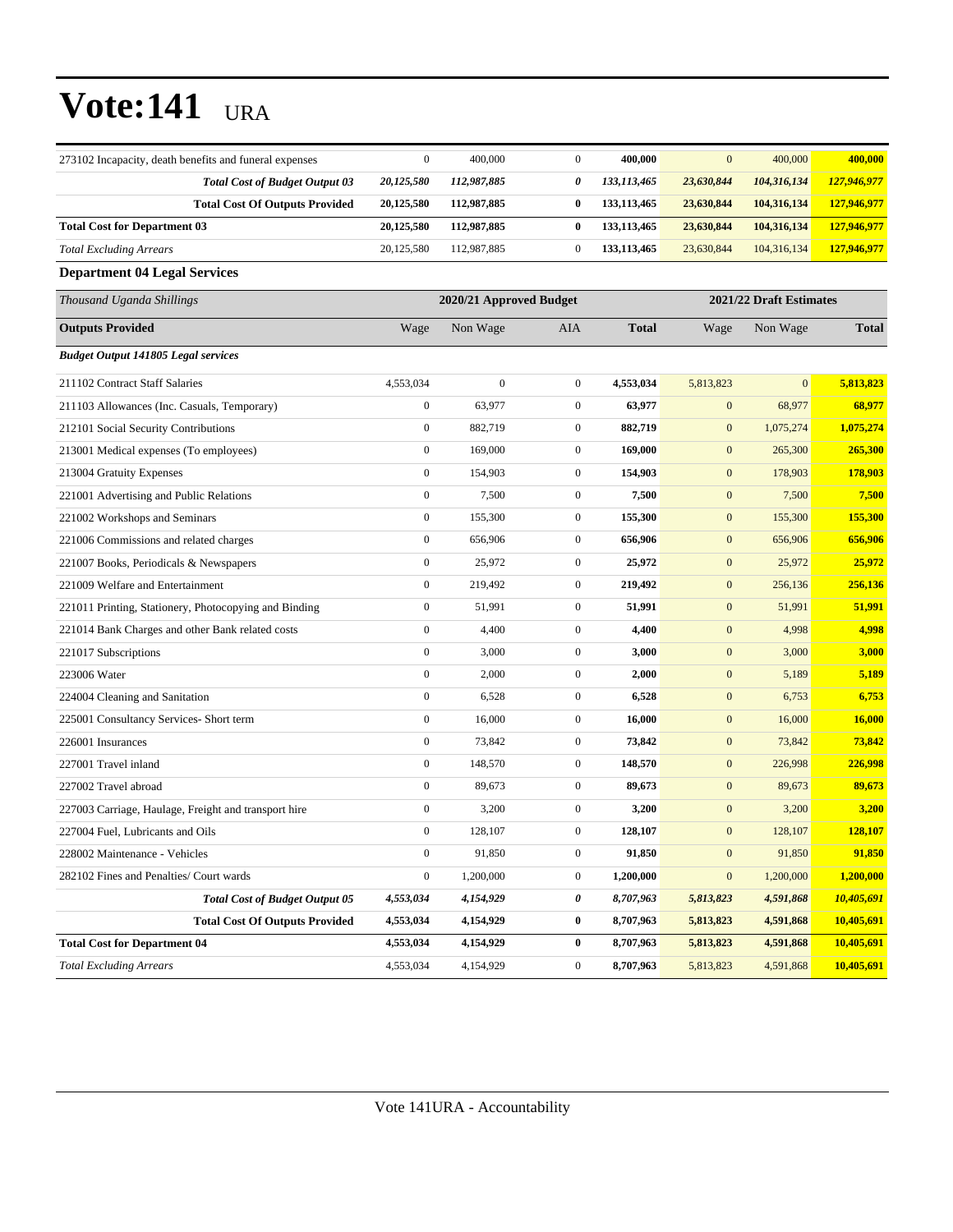#### **Department 08 Research & Planning, Public Awarenessand Tax Education**

| Thousand Uganda Shillings                                                   |                  | 2020/21 Approved Budget |                |              | 2021/22 Draft Estimates |              |              |
|-----------------------------------------------------------------------------|------------------|-------------------------|----------------|--------------|-------------------------|--------------|--------------|
| <b>Outputs Provided</b>                                                     | Wage             | Non Wage                | <b>AIA</b>     | <b>Total</b> | Wage                    | Non Wage     | <b>Total</b> |
| <b>Budget Output 141804 Public Awarenes and Tax Education/Modernization</b> |                  |                         |                |              |                         |              |              |
| 211102 Contract Staff Salaries                                              | 8,520,236        | $\boldsymbol{0}$        | $\overline{0}$ | 8,520,236    | 11,554,445              | $\mathbf{0}$ | 11,554,445   |
| 211103 Allowances (Inc. Casuals, Temporary)                                 | $\boldsymbol{0}$ | 97,534                  | $\mathbf{0}$   | 97,534       | $\mathbf{0}$            | 121,534      | 121,534      |
| 212101 Social Security Contributions                                        | $\mathbf{0}$     | 1,651,860               | $\overline{0}$ | 1,651,860    | $\mathbf{0}$            | 2,106,384    | 2,106,384    |
| 213001 Medical expenses (To employees)                                      | $\overline{0}$   | 294,500                 | $\overline{0}$ | 294,500      | $\mathbf{0}$            | 487,100      | 487,100      |
| 213004 Gratuity Expenses                                                    | $\overline{0}$   | 263,513                 | $\overline{0}$ | 263,513      | $\mathbf{0}$            | 311,513      | 311,513      |
| 221001 Advertising and Public Relations                                     | $\overline{0}$   | 2,959,870               | $\overline{0}$ | 2,959,870    | $\mathbf{0}$            | 3,239,870    | 3,239,870    |
| 221002 Workshops and Seminars                                               | $\boldsymbol{0}$ | 3,854,732               | $\mathbf{0}$   | 3,854,732    | $\mathbf{0}$            | 5,754,732    | 5,754,732    |
| 221007 Books, Periodicals & Newspapers                                      | $\boldsymbol{0}$ | 8,000                   | $\mathbf{0}$   | 8,000        | $\mathbf{0}$            | 9,000        | 9,000        |
| 221008 Computer supplies and Information Technology (IT)                    | $\overline{0}$   | 4,279,000               | $\overline{0}$ | 4,279,000    | $\mathbf{0}$            | 1,500,000    | 1,500,000    |
| 221009 Welfare and Entertainment                                            | $\overline{0}$   | 276,571                 | $\overline{0}$ | 276,571      | $\mathbf{0}$            | 389,858      | 389,858      |
| 221011 Printing, Stationery, Photocopying and Binding                       | $\overline{0}$   | 45,240                  | $\overline{0}$ | 45,240       | $\mathbf{0}$            | 52,240       | 52,240       |
| 221014 Bank Charges and other Bank related costs                            | $\mathbf{0}$     | 8,360                   | $\overline{0}$ | 8,360        | $\mathbf{0}$            | 9,556        | 9,556        |
| 221017 Subscriptions                                                        | $\boldsymbol{0}$ | 170,000                 | $\overline{0}$ | 170,000      | $\mathbf{0}$            | 170,000      | 170,000      |
| 223006 Water                                                                | $\boldsymbol{0}$ | 4,000                   | $\mathbf{0}$   | 4,000        | $\mathbf{0}$            | 10,378       | 10,378       |
| 224004 Cleaning and Sanitation                                              | $\overline{0}$   | 19,600                  | $\overline{0}$ | 19,600       | $\mathbf{0}$            | 21,050       | 21,050       |
| 225001 Consultancy Services- Short term                                     | $\overline{0}$   | 406,700                 | $\overline{0}$ | 406,700      | $\mathbf{0}$            | 506,700      | 506,700      |
| 226001 Insurances                                                           | $\overline{0}$   | 121,406                 | $\overline{0}$ | 121,406      | $\mathbf{0}$            | 121,406      | 121,406      |
| 227001 Travel inland                                                        | $\boldsymbol{0}$ | 151,604                 | $\overline{0}$ | 151,604      | $\mathbf{0}$            | 566,460      | 566,460      |
| 227002 Travel abroad                                                        | $\boldsymbol{0}$ | 563,767                 | $\overline{0}$ | 563,767      | $\mathbf{0}$            | 563,767      | 563,767      |
| 227004 Fuel, Lubricants and Oils                                            | $\overline{0}$   | 209,926                 | $\overline{0}$ | 209,926      | $\mathbf{0}$            | 209,926      | 209,926      |
| 228002 Maintenance - Vehicles                                               | $\boldsymbol{0}$ | 130,000                 | $\mathbf{0}$   | 130,000      | $\mathbf{0}$            | 130,000      | 130,000      |
| 228004 Maintenance - Other                                                  | $\overline{0}$   | 2,330                   | $\overline{0}$ | 2,330        | $\overline{0}$          | 2,330        | 2,330        |
| <b>Total Cost of Budget Output 04</b>                                       | 8,520,236        | 15,518,514              | 0              | 24,038,749   | 11,554,445              | 16,283,805   | 27,838,249   |
| <b>Total Cost Of Outputs Provided</b>                                       | 8,520,236        | 15,518,514              | $\bf{0}$       | 24,038,749   | 11,554,445              | 16,283,805   | 27,838,249   |
| <b>Total Cost for Department 08</b>                                         | 8,520,236        | 15,518,514              | $\bf{0}$       | 24,038,749   | 11,554,445              | 16,283,805   | 27,838,249   |
| <b>Total Excluding Arrears</b>                                              | 8,520,236        | 15,518,514              | $\mathbf{0}$   | 24,038,749   | 11,554,445              | 16,283,805   | 27,838,249   |
| Development Budget Estimates                                                |                  |                         |                |              |                         |              |              |

### **Project 1622 Retooling of Uganda Revenue Authority**

| Thousand Uganda Shillings                                                          | 2020/21 Approved Budget | 2021/22 Draft Estimates |     |           |                               |  |              |
|------------------------------------------------------------------------------------|-------------------------|-------------------------|-----|-----------|-------------------------------|--|--------------|
| <b>Capital Purchases</b>                                                           | GoU Dev't External Fin  |                         | AIA | Total     | <b>GoU</b> Dev't External Fin |  | <b>Total</b> |
| <b>Budget Output 141872 Government Buildings and Administrative Infrastructure</b> |                         |                         |     |           |                               |  |              |
| 312101 Non-Residential Buildings                                                   | 2,600,000               | 0                       |     | 2,600,000 | 7,600,000                     |  | 7,600,000    |
| <b>Total Cost Of Budget Output 141872</b>                                          | 2,600,000               | ŋ                       | 0   | 2,600,000 | 7,600,000                     |  | 7,600,000    |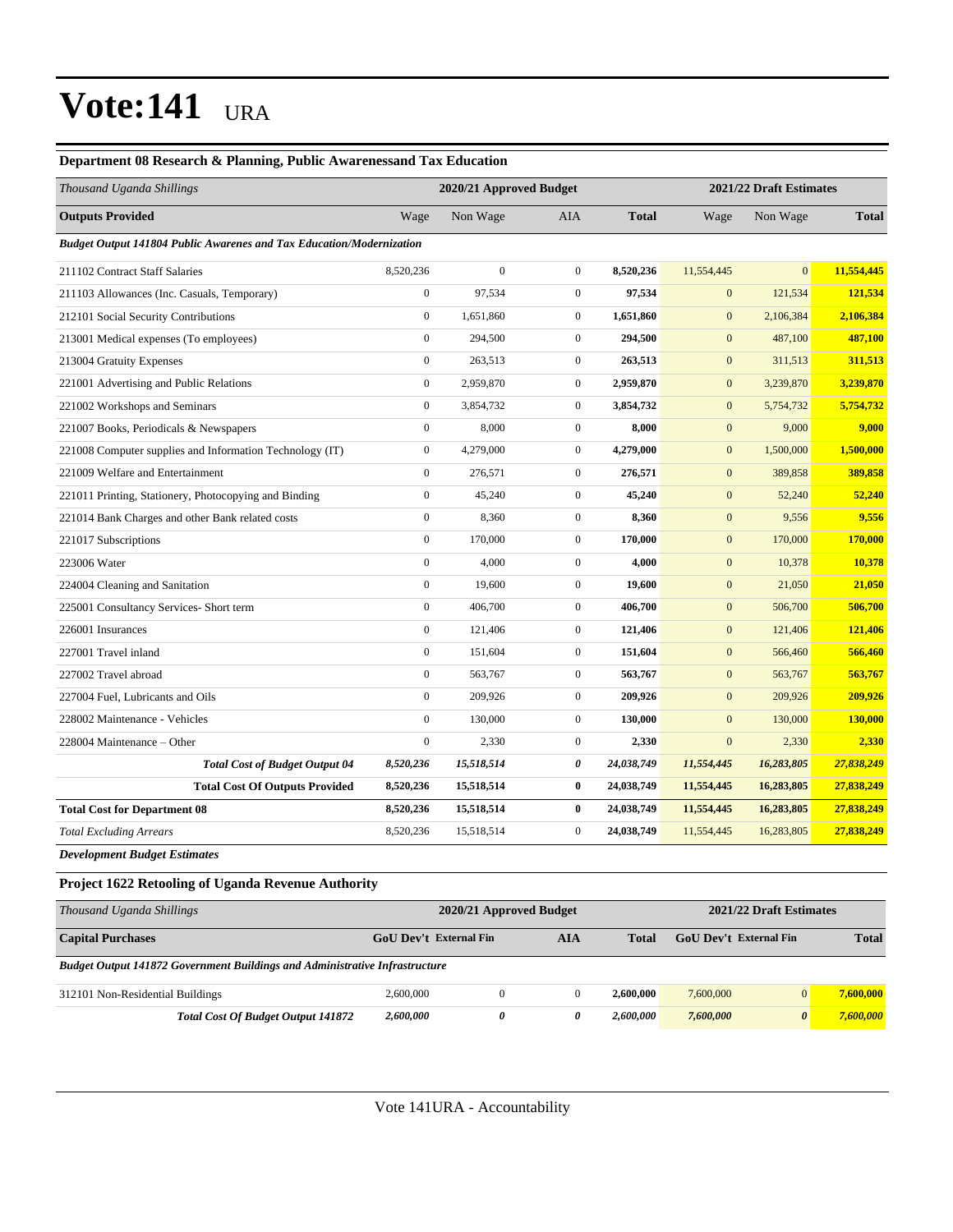| <b>Budget Output 141875 Purchase of Motor Vehicles and Other Transport Equipment</b>  |                  |                         |                  |              |                  |                         |              |
|---------------------------------------------------------------------------------------|------------------|-------------------------|------------------|--------------|------------------|-------------------------|--------------|
| 312201 Transport Equipment                                                            | 8,022,424        | $\mathbf{0}$            | $\overline{0}$   | 8,022,424    | 8,022,424        | $\boldsymbol{0}$        | 8,022,424    |
| <b>Total Cost Of Budget Output 141875</b>                                             | 8,022,424        | $\pmb{\theta}$          | 0                | 8,022,424    | 8,022,424        | $\boldsymbol{\theta}$   | 8,022,424    |
| <b>Budget Output 141876 Purchase of Office and ICT Equipment, including software</b>  |                  |                         |                  |              |                  |                         |              |
| 312213 ICT Equipment                                                                  | 32,917,272       | $\boldsymbol{0}$        | $\boldsymbol{0}$ | 32,917,272   | 27,917,272       | $\boldsymbol{0}$        | 27,917,272   |
| <b>Total Cost Of Budget Output 141876</b>                                             | 32,917,272       | 0                       | 0                | 32,917,272   | 27,917,272       | $\boldsymbol{\theta}$   | 27,917,272   |
| <b>Budget Output 141877 Purchase of Specialised Machinery and Equipment</b>           |                  |                         |                  |              |                  |                         |              |
| 312202 Machinery and Equipment                                                        | 50,000           | $\boldsymbol{0}$        | $\boldsymbol{0}$ | 50,000       | 50,000           | $\boldsymbol{0}$        | 50,000       |
| <b>Total Cost Of Budget Output 141877</b>                                             | 50,000           | 0                       | 0                | 50,000       | 50,000           | $\pmb{\theta}$          | 50,000       |
| <b>Budget Output 141878 Purchase of Office and Residential Furniture and Fittings</b> |                  |                         |                  |              |                  |                         |              |
| 312203 Furniture & Fixtures                                                           | 50,000           | $\boldsymbol{0}$        | $\boldsymbol{0}$ | 50,000       | 654,000          | $\mathbf{0}$            | 654,000      |
| <b>Total Cost Of Budget Output 141878</b>                                             | 50,000           | 0                       | 0                | 50,000       | 654,000          | $\pmb{\theta}$          | 654,000      |
| <b>Total Cost for Capital Purchases</b>                                               | 43,639,696       | $\boldsymbol{0}$        | $\boldsymbol{0}$ | 43,639,696   | 44,243,696       | $\mathbf{0}$            | 44,243,696   |
| <b>Total Cost for Project: 1622</b>                                                   | 43,639,696       | $\boldsymbol{0}$        | $\boldsymbol{0}$ | 43,639,696   | 44,243,696       | $\mathbf{0}$            | 44,243,696   |
| <b>Total Excluding Arrears</b>                                                        | 43,639,696       | $\boldsymbol{0}$        | $\boldsymbol{0}$ | 43,639,696   | 44,243,696       | $\mathbf{0}$            | 44,243,696   |
|                                                                                       | GoU              | <b>External Fin</b>     | <b>AIA</b>       | <b>Total</b> | GoU              | <b>External Fin</b>     | <b>Total</b> |
| <b>Total Cost for Sub-SubProgramme 18</b>                                             | 217,734,711      | $\bf{0}$                | $\bf{0}$         | 217,734,711  | 218,766,483      | $\bf{0}$                | 218,766,483  |
| <b>Total Excluding Arrears</b>                                                        | 217,734,711      | $\mathbf{0}$            | $\mathbf{0}$     | 217,734,711  | 218,766,483      | $\boldsymbol{0}$        | 218,766,483  |
| Sub-SubProgrammme 54 Revenue Collection & Administration                              |                  |                         |                  |              |                  |                         |              |
|                                                                                       |                  |                         |                  |              |                  |                         |              |
| <b>Recurrent Budget Estimates</b>                                                     |                  |                         |                  |              |                  |                         |              |
|                                                                                       |                  |                         |                  |              |                  |                         |              |
| <b>Department 05 Domestic Taxes</b>                                                   |                  |                         |                  |              |                  |                         |              |
| Thousand Uganda Shillings                                                             |                  | 2020/21 Approved Budget |                  |              |                  | 2021/22 Draft Estimates |              |
| <b>Outputs Provided</b>                                                               | Wage             | Non Wage                | AIA              | <b>Total</b> | Wage             | Non Wage                | <b>Total</b> |
| <b>Budget Output 145402 Domestic Tax Collection</b>                                   |                  |                         |                  |              |                  |                         |              |
| 211102 Contract Staff Salaries                                                        | 64,128,268       | $\mathbf{0}$            | $\mathbf{0}$     | 64,128,268   | 88,054,201       | $\overline{0}$          | 88,054,201   |
| 211103 Allowances (Inc. Casuals, Temporary)                                           | $\boldsymbol{0}$ | 529,588                 | $\mathbf{0}$     | 529,588      | $\boldsymbol{0}$ | 657,588                 | 657,588      |
| 212101 Social Security Contributions                                                  | $\boldsymbol{0}$ | 12,432,864              | $\mathbf{0}$     | 12,432,864   | $\boldsymbol{0}$ | 15,956,461              | 15,956,461   |
| 213001 Medical expenses (To employees)                                                | $\boldsymbol{0}$ | 2,890,500               | $\boldsymbol{0}$ | 2,890,500    | $\mathbf{0}$     | 4,142,400               | 4,142,400    |
| 213004 Gratuity Expenses                                                              | $\mathbf{0}$     | 320,206                 | $\mathbf{0}$     | 320,206      | $\mathbf{0}$     | 882,206                 | 882,206      |
| 221001 Advertising and Public Relations                                               | $\boldsymbol{0}$ | 231,254                 | $\boldsymbol{0}$ | 231,254      | $\boldsymbol{0}$ | 231,254                 | 231,254      |
| 221002 Workshops and Seminars                                                         | $\boldsymbol{0}$ | 293,025                 | $\boldsymbol{0}$ | 293,025      | $\boldsymbol{0}$ | 293,025                 | 293,025      |
| 221007 Books, Periodicals & Newspapers                                                | $\boldsymbol{0}$ | 21,788                  | $\boldsymbol{0}$ | 21,788       | $\boldsymbol{0}$ | 20,788                  | 20,788       |
| 221008 Computer supplies and Information Technology (IT)                              | $\boldsymbol{0}$ | 12,830,493              | $\boldsymbol{0}$ | 12,830,493   | $\boldsymbol{0}$ | 33,825,493              | 33,825,493   |
| 221009 Welfare and Entertainment                                                      | $\boldsymbol{0}$ | 1,627,101               | $\boldsymbol{0}$ | 1,627,101    | $\boldsymbol{0}$ | 2,403,469               | 2,403,469    |
| 221011 Printing, Stationery, Photocopying and Binding                                 | $\boldsymbol{0}$ | 629,801                 | $\boldsymbol{0}$ | 629,801      | $\boldsymbol{0}$ | 629,801                 | 629,801      |
| 221014 Bank Charges and other Bank related costs                                      | $\boldsymbol{0}$ | 49,700                  | $\boldsymbol{0}$ | 49,700       | $\boldsymbol{0}$ | 57,474                  | 57,474       |
| 221017 Subscriptions                                                                  | $\boldsymbol{0}$ | 100,000                 | $\boldsymbol{0}$ | 100,000      | $\boldsymbol{0}$ | 100,000                 | 100,000      |
| 223003 Rent - (Produced Assets) to private entities                                   | $\boldsymbol{0}$ | 1,000,000               | $\boldsymbol{0}$ | 1,000,000    | $\boldsymbol{0}$ | 1,000,000               | 1,000,000    |

Vote 141URA - Accountability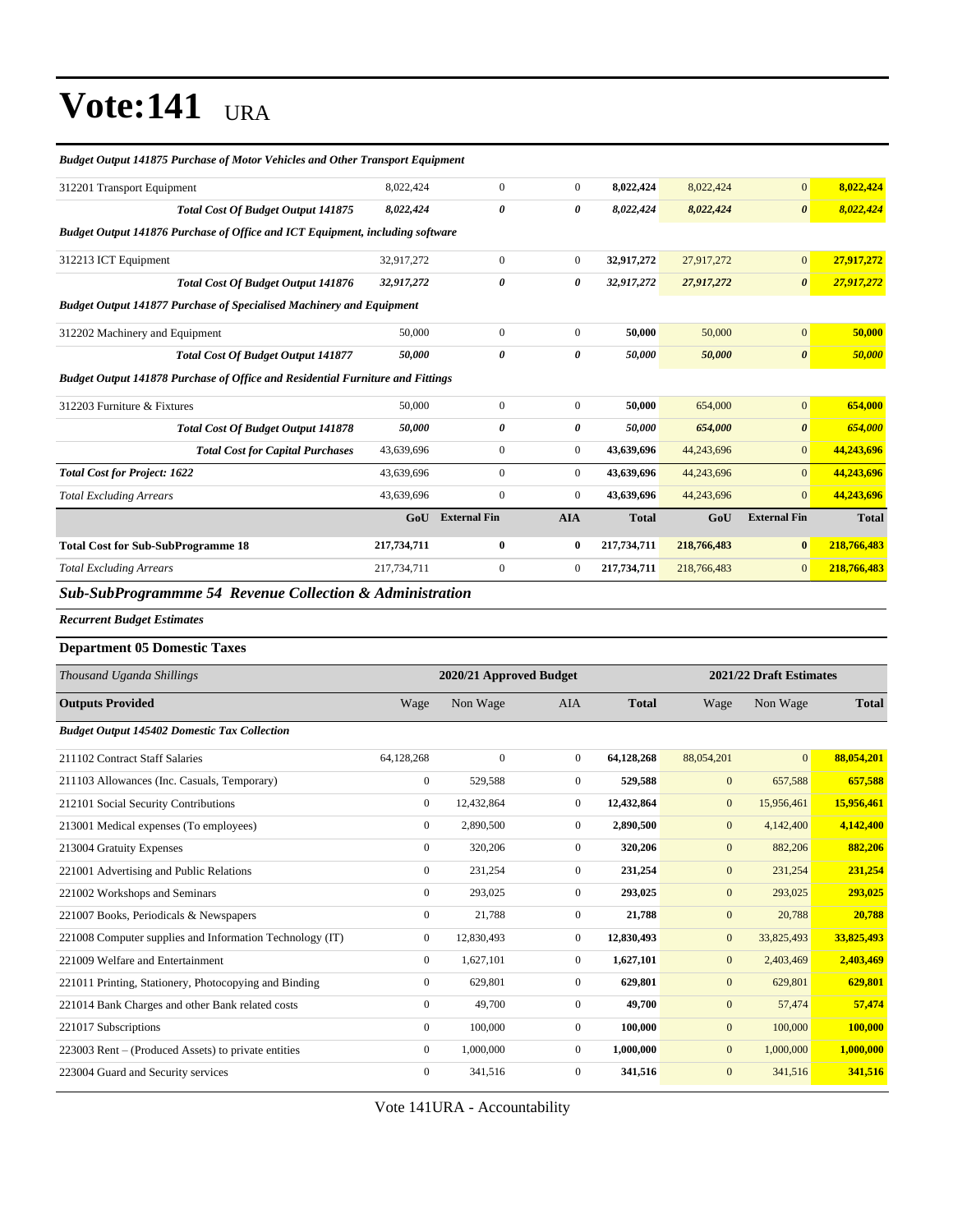| 223005 Electricity                                       | $\boldsymbol{0}$ | 357,000                 | $\boldsymbol{0}$ | 357,000      | $\mathbf{0}$     | 529,240                 | 529,240      |
|----------------------------------------------------------|------------------|-------------------------|------------------|--------------|------------------|-------------------------|--------------|
| 223006 Water                                             | $\boldsymbol{0}$ | 131,175                 | $\boldsymbol{0}$ | 131,175      | $\boldsymbol{0}$ | 172,634                 | 172,634      |
| 224004 Cleaning and Sanitation                           | $\boldsymbol{0}$ | 140,658                 | $\boldsymbol{0}$ | 140,658      | $\boldsymbol{0}$ | 143,583                 | 143,583      |
| 226001 Insurances                                        | $\boldsymbol{0}$ | 1,111,962               | $\boldsymbol{0}$ | 1,111,962    | $\boldsymbol{0}$ | 1,111,962               | 1,111,962    |
| 227001 Travel inland                                     | $\boldsymbol{0}$ | 8,696,034               | $\boldsymbol{0}$ | 8,696,034    | $\boldsymbol{0}$ | 9,704,772               | 9,704,772    |
| 227002 Travel abroad                                     | $\boldsymbol{0}$ | 101,753                 | $\boldsymbol{0}$ | 101,753      | $\boldsymbol{0}$ | 101,753                 | 101,753      |
| 227004 Fuel, Lubricants and Oils                         | $\boldsymbol{0}$ | 737,785                 | $\boldsymbol{0}$ | 737,785      | $\mathbf{0}$     | 737,785                 | 737,785      |
| 228002 Maintenance - Vehicles                            | $\boldsymbol{0}$ | 622,000                 | $\boldsymbol{0}$ | 622,000      | $\mathbf{0}$     | 622,000                 | 622,000      |
| 228004 Maintenance - Other                               | $\boldsymbol{0}$ | 40,992                  | $\boldsymbol{0}$ | 40,992       | $\boldsymbol{0}$ | 40,992                  | 40,992       |
| <b>Total Cost of Budget Output 02</b>                    | 64,128,268       | 45,237,195              | 0                | 109,365,464  | 88,054,201       | 73,706,196              | 161,760,397  |
| <b>Total Cost Of Outputs Provided</b>                    | 64,128,268       | 45,237,195              | $\boldsymbol{0}$ | 109,365,464  | 88,054,201       | 73,706,196              | 161,760,397  |
| <b>Total Cost for Department 05</b>                      | 64,128,268       | 45,237,195              | $\bf{0}$         | 109,365,464  | 88,054,201       | 73,706,196              | 161,760,397  |
| <b>Total Excluding Arrears</b>                           | 64,128,268       | 45,237,195              | $\boldsymbol{0}$ | 109,365,464  | 88,054,201       | 73,706,196              | 161,760,397  |
| <b>Department 06 Customs</b>                             |                  |                         |                  |              |                  |                         |              |
| Thousand Uganda Shillings                                |                  | 2020/21 Approved Budget |                  |              |                  | 2021/22 Draft Estimates |              |
| <b>Outputs Provided</b>                                  | Wage             | Non Wage                | AIA              | <b>Total</b> | Wage             | Non Wage                | <b>Total</b> |
| <b>Budget Output 145401 Customs Tax Collection</b>       |                  |                         |                  |              |                  |                         |              |
| 211102 Contract Staff Salaries                           | 54,328,092       | $\mathbf{0}$            | $\boldsymbol{0}$ | 54,328,092   | 60,619,992       | $\overline{0}$          | 60,619,992   |
| 211103 Allowances (Inc. Casuals, Temporary)              | $\boldsymbol{0}$ | 7,046,533               | $\boldsymbol{0}$ | 7,046,533    | $\boldsymbol{0}$ | 7,064,533               | 7,064,533    |
| 212101 Social Security Contributions                     | $\mathbf{0}$     | 10,532,855              | $\boldsymbol{0}$ | 10,532,855   | $\boldsymbol{0}$ | 11,632,295              | 11,632,295   |
| 213001 Medical expenses (To employees)                   | $\boldsymbol{0}$ | 2,437,500               | $\boldsymbol{0}$ | 2,437,500    | $\boldsymbol{0}$ | 3,528,900               | 3,528,900    |
| 213004 Gratuity Expenses                                 | $\boldsymbol{0}$ | 320,206                 | $\boldsymbol{0}$ | 320,206      | $\boldsymbol{0}$ | 842,206                 | 842,206      |
| 221001 Advertising and Public Relations                  | $\boldsymbol{0}$ | 50,000                  | $\boldsymbol{0}$ | 50,000       | $\boldsymbol{0}$ | 50,000                  | 50,000       |
| 221002 Workshops and Seminars                            | $\boldsymbol{0}$ | 226,000                 | $\boldsymbol{0}$ | 226,000      | $\boldsymbol{0}$ | 226,000                 | 226,000      |
| 221007 Books, Periodicals & Newspapers                   | $\boldsymbol{0}$ | 6,937                   | $\overline{0}$   | 6,937        | $\boldsymbol{0}$ | 6,937                   | 6,937        |
| 221008 Computer supplies and Information Technology (IT) | $\boldsymbol{0}$ | 13,690,000              | $\boldsymbol{0}$ | 13,690,000   | $\boldsymbol{0}$ | 18,690,000              | 18,690,000   |
| 221009 Welfare and Entertainment                         | $\boldsymbol{0}$ | 1,900,242               | $\boldsymbol{0}$ | 1,900,242    | $\boldsymbol{0}$ | 2,815,537               | 2,815,537    |
| 221011 Printing, Stationery, Photocopying and Binding    | $\boldsymbol{0}$ | 420,519                 | $\boldsymbol{0}$ | 420,519      | $\mathbf{0}$     | 420,519                 | 420,519      |
| 221014 Bank Charges and other Bank related costs         | $\boldsymbol{0}$ | 45,000                  | $\boldsymbol{0}$ | 45,000       | $\boldsymbol{0}$ | 51,777                  | 51,777       |
| 221017 Subscriptions                                     | $\mathbf{0}$     | 90,000                  | $\mathbf{0}$     | 90,000       | $\mathbf{0}$     | 90,000                  | 90,000       |
| 223003 Rent – (Produced Assets) to private entities      | $\boldsymbol{0}$ | 286,344                 | $\boldsymbol{0}$ | 286,344      | $\boldsymbol{0}$ | 286,344                 | 286,344      |
| 223004 Guard and Security services                       | $\boldsymbol{0}$ | 181,679                 | $\boldsymbol{0}$ | 181,679      | $\boldsymbol{0}$ | 181,679                 | 181,679      |
| 223005 Electricity                                       | $\boldsymbol{0}$ | 276,000                 | $\boldsymbol{0}$ | 276,000      | $\boldsymbol{0}$ | 506,000                 | 506,000      |
| 223006 Water                                             | $\boldsymbol{0}$ | 240,000                 | $\boldsymbol{0}$ | 240,000      | $\boldsymbol{0}$ | 276,143                 | 276,143      |
| 224004 Cleaning and Sanitation                           | $\boldsymbol{0}$ | 352,658                 | $\boldsymbol{0}$ | 352,658      | $\boldsymbol{0}$ | 355,208                 | 355,208      |
| 226001 Insurances                                        | $\boldsymbol{0}$ | 968,190                 | $\boldsymbol{0}$ | 968,190      | $\boldsymbol{0}$ | 968,190                 | 968,190      |
| 227001 Travel inland                                     | $\boldsymbol{0}$ | 2,133,736               | $\boldsymbol{0}$ | 2,133,736    | $\boldsymbol{0}$ | 3,523,354               | 3,523,354    |
| 227002 Travel abroad                                     | $\mathbf{0}$     | 442,038                 | $\boldsymbol{0}$ | 442,038      | $\boldsymbol{0}$ | 442,038                 | 442,038      |
| 227003 Carriage, Haulage, Freight and transport hire     | $\boldsymbol{0}$ | 260,000                 | $\boldsymbol{0}$ | 260,000      | $\boldsymbol{0}$ | 260,000                 | 260,000      |
| 227004 Fuel, Lubricants and Oils                         | $\boldsymbol{0}$ | 1,148,491               | $\boldsymbol{0}$ | 1,148,491    | $\boldsymbol{0}$ | 1,148,491               | 1,148,491    |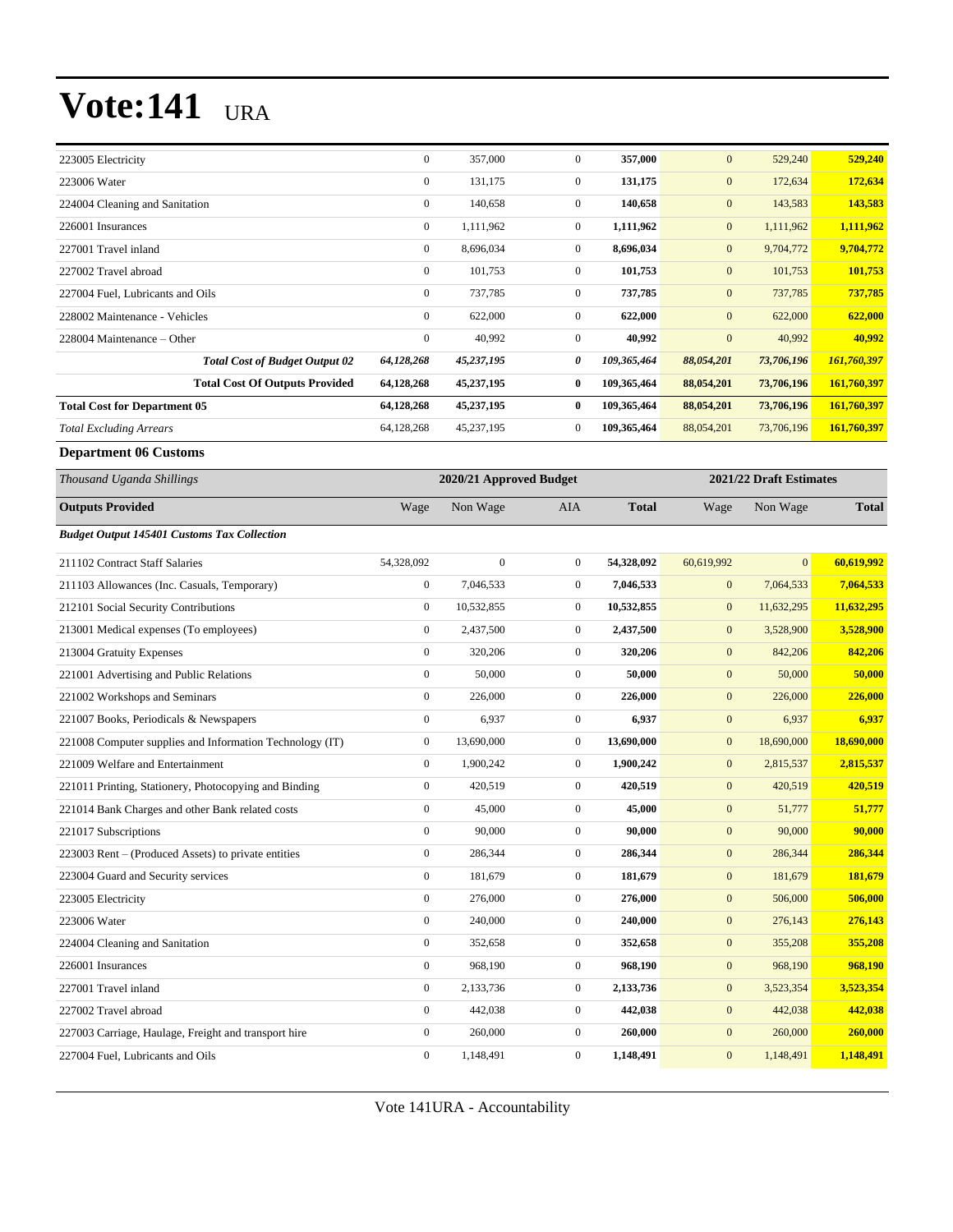| 228002 Maintenance - Vehicles                         | $\boldsymbol{0}$ | 822,659                 | $\mathbf{0}$     | 822,659      | $\mathbf{0}$            | 822,659             | 822,659      |
|-------------------------------------------------------|------------------|-------------------------|------------------|--------------|-------------------------|---------------------|--------------|
| 228003 Maintenance – Machinery, Equipment & Furniture | $\mathbf{0}$     | $\Omega$                | $\mathbf{0}$     | $\mathbf{0}$ | $\mathbf{0}$            | 25,000,000          | 25,000,000   |
| 228004 Maintenance – Other                            | $\boldsymbol{0}$ | 150,000                 | $\mathbf{0}$     | 150,000      | $\mathbf{0}$            | 350,000             | 350,000      |
| <b>Total Cost of Budget Output 01</b>                 | 54,328,092       | 44,027,587              | 0                | 98,355,678   | 60,619,992              | 79,538,810          | 140,158,802  |
| <b>Total Cost Of Outputs Provided</b>                 | 54,328,092       | 44,027,587              | $\bf{0}$         | 98,355,678   | 60,619,992              | 79,538,810          | 140,158,802  |
| <b>Total Cost for Department 06</b>                   | 54,328,092       | 44,027,587              | $\bf{0}$         | 98,355,678   | 60,619,992              | 79,538,810          | 140,158,802  |
| <b>Total Excluding Arrears</b>                        | 54,328,092       | 44,027,587              | $\mathbf{0}$     | 98,355,678   | 60,619,992              | 79,538,810          | 140,158,802  |
| <b>Department 07 Tax Investigations</b>               |                  |                         |                  |              |                         |                     |              |
| Thousand Uganda Shillings                             |                  | 2020/21 Approved Budget |                  |              | 2021/22 Draft Estimates |                     |              |
| <b>Outputs Provided</b>                               | Wage             | Non Wage                | AIA              | <b>Total</b> | Wage                    | Non Wage            | <b>Total</b> |
| <b>Budget Output 145403 Tax Investigations</b>        |                  |                         |                  |              |                         |                     |              |
| 211102 Contract Staff Salaries                        | 6,493,732        | $\mathbf{0}$            | $\mathbf{0}$     | 6,493,732    | 10,481,623              | $\mathbf{0}$        | 10,481,623   |
| 211103 Allowances (Inc. Casuals, Temporary)           | $\boldsymbol{0}$ | 80,631                  | $\mathbf{0}$     | 80,631       | $\mathbf{0}$            | 88,631              | 88,631       |
| 212101 Social Security Contributions                  | $\boldsymbol{0}$ | 1,258,972               | $\mathbf{0}$     | 1,258,972    | $\boldsymbol{0}$        | 1,828,073           | 1,828,073    |
| 213001 Medical expenses (To employees)                | $\boldsymbol{0}$ | 245,500                 | $\mathbf{0}$     | 245,500      | $\mathbf{0}$            | 373,900             | 373,900      |
| 213004 Gratuity Expenses                              | $\boldsymbol{0}$ | 112,439                 | $\mathbf{0}$     | 112,439      | $\mathbf{0}$            | 144,439             | 144,439      |
| 221001 Advertising and Public Relations               | $\boldsymbol{0}$ | 6,000                   | $\mathbf{0}$     | 6,000        | $\boldsymbol{0}$        | 6,000               | 6,000        |
| 221002 Workshops and Seminars                         | $\boldsymbol{0}$ | 174,600                 | $\mathbf{0}$     | 174,600      | $\mathbf{0}$            | 174,600             | 174,600      |
| 221007 Books, Periodicals & Newspapers                | $\boldsymbol{0}$ | 5,500                   | $\mathbf{0}$     | 5,500        | $\boldsymbol{0}$        | 5,500               | 5,500        |
| 221009 Welfare and Entertainment                      | $\boldsymbol{0}$ | 180,820                 | $\mathbf{0}$     | 180,820      | $\mathbf{0}$            | 229,678             | 229,678      |
| 221011 Printing, Stationery, Photocopying and Binding | $\boldsymbol{0}$ | 33,000                  | $\mathbf{0}$     | 33,000       | $\mathbf{0}$            | 33,000              | 33,000       |
| 221014 Bank Charges and other Bank related costs      | $\boldsymbol{0}$ | 5,000                   | $\boldsymbol{0}$ | 5,000        | $\boldsymbol{0}$        | 5,797               | 5,797        |
| 223005 Electricity                                    | $\boldsymbol{0}$ | 34,000                  | $\mathbf{0}$     | 34,000       | $\boldsymbol{0}$        | $\mathbf{0}$        | $\bf{0}$     |
| 223006 Water                                          | $\boldsymbol{0}$ | 7,500                   | $\boldsymbol{0}$ | 7,500        | $\boldsymbol{0}$        | 11,752              | 11,752       |
| 224004 Cleaning and Sanitation                        | $\boldsymbol{0}$ | 18,500                  | $\mathbf{0}$     | 18,500       | $\boldsymbol{0}$        | 18,800              | 18,800       |
| 226001 Insurances                                     | $\boldsymbol{0}$ | 89,498                  | $\mathbf{0}$     | 89,498       | $\mathbf{0}$            | 89,498              | 89,498       |
| 227001 Travel inland                                  | $\boldsymbol{0}$ | 947,421                 | $\mathbf{0}$     | 947,421      | $\boldsymbol{0}$        | 971,992             | 971,992      |
| 227002 Travel abroad                                  | $\boldsymbol{0}$ | 103,338                 | $\mathbf{0}$     | 103,338      | $\boldsymbol{0}$        | 103,338             | 103,338      |
| 227003 Carriage, Haulage, Freight and transport hire  | $\boldsymbol{0}$ | 6,813                   | $\mathbf{0}$     | 6,813        | $\boldsymbol{0}$        | 6,813               | 6,813        |
| 227004 Fuel, Lubricants and Oils                      | $\boldsymbol{0}$ | 141,345                 | $\mathbf{0}$     | 141,345      | $\mathbf{0}$            | 141,345             | 141,345      |
| 228002 Maintenance - Vehicles                         | $\boldsymbol{0}$ | 81,992                  | $\boldsymbol{0}$ | 81,992       | $\mathbf{0}$            | 81,992              | 81,992       |
| 228004 Maintenance - Other                            | $\boldsymbol{0}$ | 1,177,663               | $\boldsymbol{0}$ | 1,177,663    | $\boldsymbol{0}$        | 1,177,663           | 1,177,663    |
| <b>Total Cost of Budget Output 03</b>                 | 6,493,732        | 4,710,532               | 0                | 11,204,264   | 10,481,623              | 5,492,812           | 15,974,435   |
| <b>Total Cost Of Outputs Provided</b>                 | 6,493,732        | 4,710,532               | $\bf{0}$         | 11,204,264   | 10,481,623              | 5,492,812           | 15,974,435   |
| <b>Total Cost for Department 07</b>                   | 6,493,732        | 4,710,532               | $\bf{0}$         | 11,204,264   | 10,481,623              | 5,492,812           | 15,974,435   |
| <b>Total Excluding Arrears</b>                        | 6,493,732        | 4,710,532               | $\boldsymbol{0}$ | 11,204,264   | 10,481,623              | 5,492,812           | 15,974,435   |
|                                                       |                  |                         |                  |              |                         |                     |              |
|                                                       | GoU              | <b>External Fin</b>     | <b>AIA</b>       | <b>Total</b> | GoU                     | <b>External Fin</b> | <b>Total</b> |
| <b>Total Cost for Sub-SubProgramme 54</b>             | 218,925,406      | $\bf{0}$                | $\bf{0}$         | 218,925,406  | 317,893,634             | $\bf{0}$            | 317,893,634  |

Vote 141URA - Accountability

*Total Excluding Arrears* 218,925,406 0 0 **218,925,406** 317,893,634 0 **317,893,634**